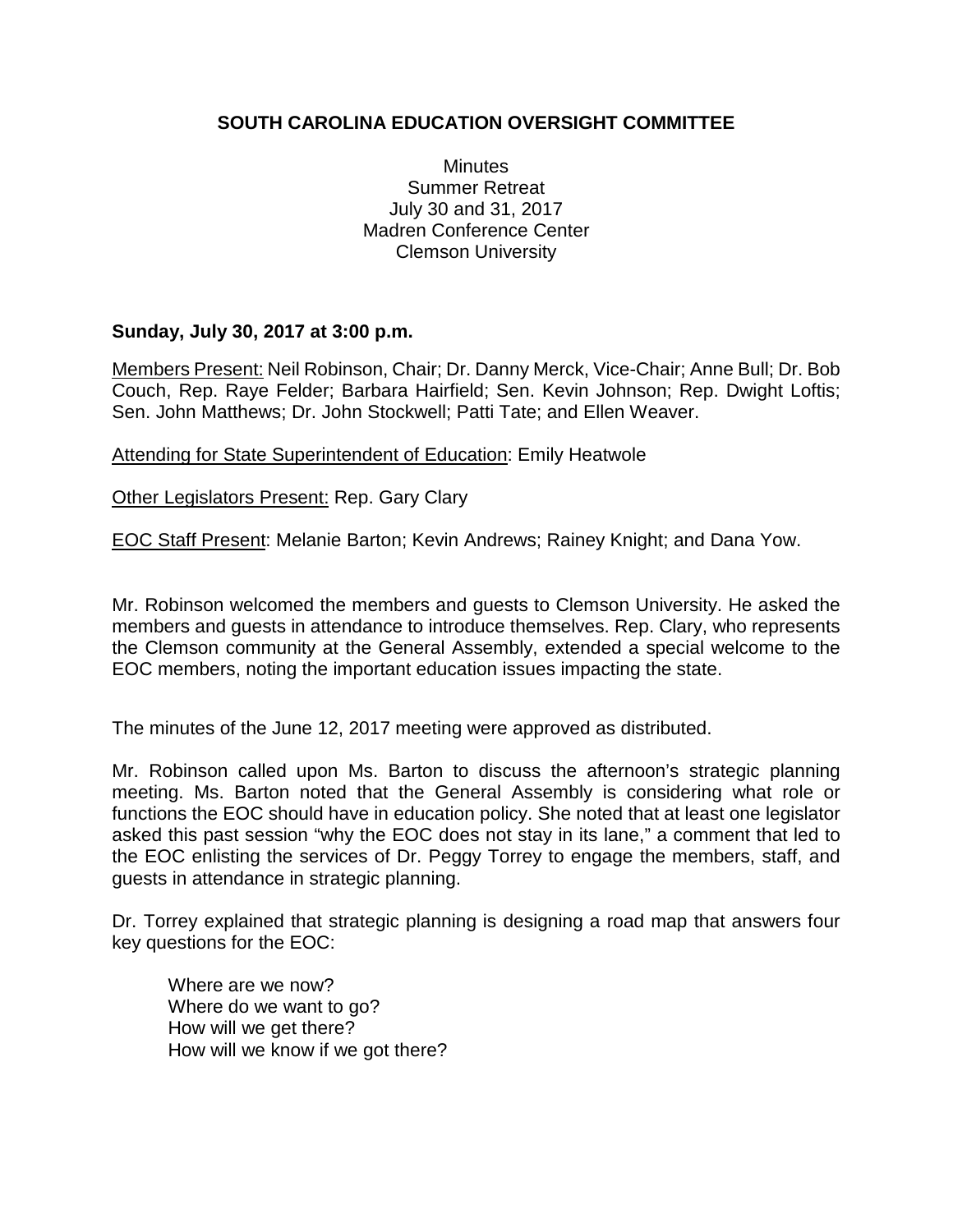The goal of the strategic planning system is to assist the EOC in establishing a vision, mission, focus area or primary goals, strategies, and objectives.

For the next ninety minutes, members engaged in discussing and answering various questions that focused on the: (1) strengths of the agency; (2) the challenges or barriers; (3) opportunities; (4) the degree to which the agency collaborates with various stakeholders; and (5) increasing statutory responsibilities of the agency. Members discussed the increasing responsibilities that the legislature has given the EOC and the continuing challenges related to collaboration and communication among the legislature, the public, the business community and K-12 education. Members discussed the possibility of amending the statutory responsibilities of the EOC to clarify the agency's mission.

There being no further business, the meeting adjourned at 5:30 p.m. It was announced that the members would be attending a dinner at the home of Dr. Lee D'Andrea. Transportation would be provided from the Madren Conference Center, and anyone in attendance could attend the dinner.

## **Monday, July 31, 2017 at 8:30 a.m.**

Members Present: Neil Robinson, Chair; Dr. Danny Merck, Vice-Chair; Anne Bull; Dr. Bob Couch, Rep. Raye Felder; Barbara Hairfield; Sen. Kevin Johnson; Rep. Dwight Loftis; Sen. John Matthews; Dr. John Stockwell; Patti Tate; and Ellen Weaver.

Attending for State Superintendent of Education: Dr. Sheila Quinn

Other Legislators Present: Rep. Rita Allison and Rep. Neal Collins

EOC Staff Present: Melanie Barton; Kevin Andrews; Rainey Knight; and Dana Yow.

Mr. Robinson opened the meeting by introducing special guests in attendance: Rita Allison, Chair of the House Education and Public Works Committee; Rep. Neal Collins, Chair of the Competency-Based Task Force and a member of the House Education and Public Works Committee; Cindy Crick, Chief of Staff for Congressman Trey Gowdy; Dr. Michelle Cook, Interim Associate Dean for Undergraduate Studies at Clemson University; and Jennifer Hein, Director of Assessment and Accreditation at the College of Education at Clemson University.

The meeting began with a presentation by Dr. Peggy Torrey and Dana Yow concerning the report card focus groups meetings that were held on July 17, 18 and 19, 2017 in Beaufort, Columbia and Greenwood. Approximately thirty-three parents participated. The objective of the focus groups was to give parents information and two electronic samples of possible report card formats and ask them to find items or information that they valued and to garner feedback on the report card formats.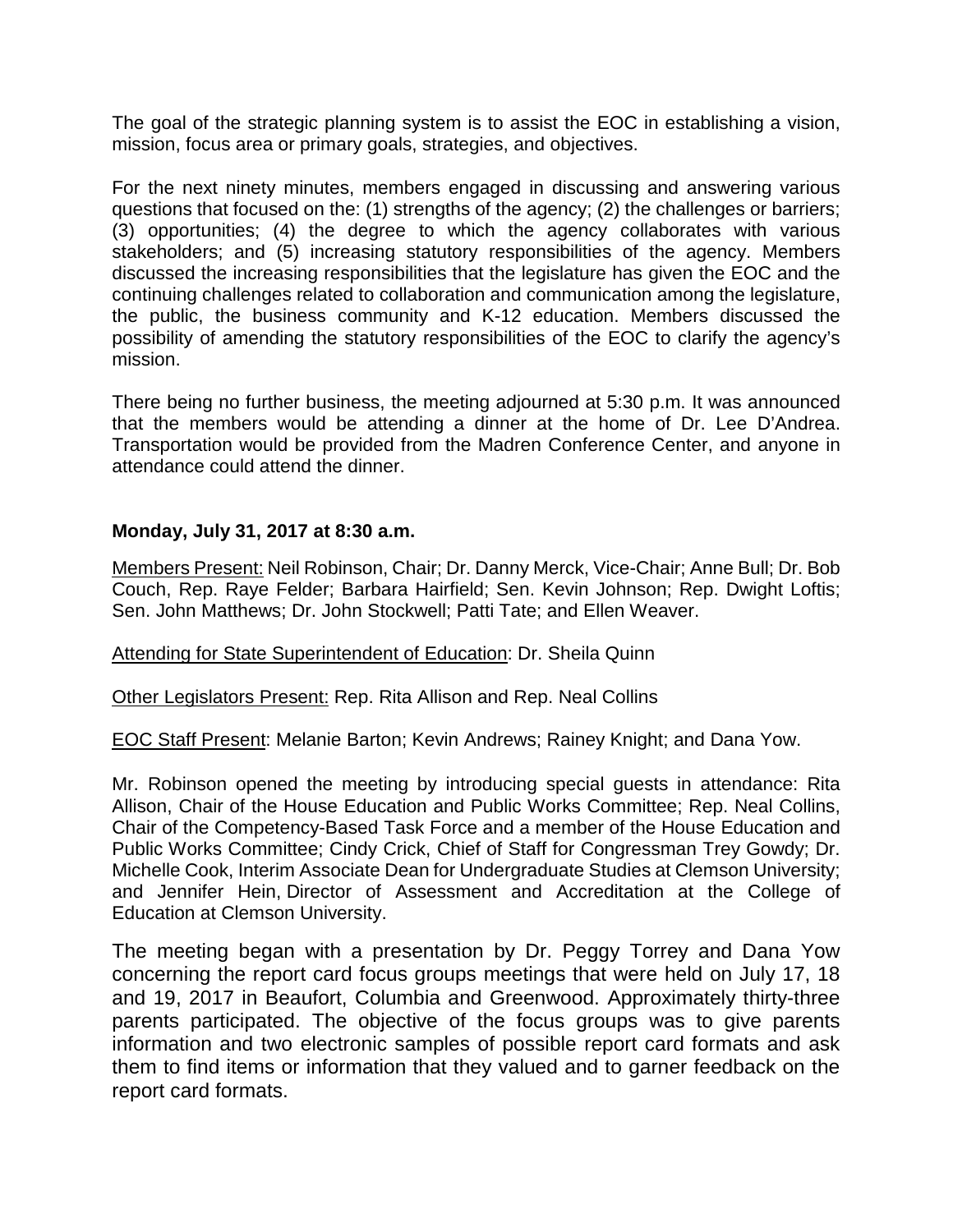The results showed:

- Parents are interested in knowing information about their child's classroom (teacher/student ratios, teacher qualifications and teacher retention rates).
- Parents also want to know about extracurricular activities and the safety within their child's school.
- Parents also want information to be able to compare the performance of students at their child's school to the performance of other schools in South Carolina and in other states.
- Parents also are interested in principal retention rates and in test scores.

Consistent themes among the three meetings emerged. Parents are most concerned with: graduation rates and readiness; discipline and safety; teacher qualifications and retention; and test scores including comparisons with other schools and the nation.

Parents also gave feedback on the report card templates. They do not want acronyms or education jargon. Parents want graphs to be simple and easy to understand as well as icons across the landing page

As far as additional support, parents want to know:

- School goals and progress toward those goals;
- Information on facilities;
- Trend data to determine if their child's school is improving;
- A link to a "real person" who can answer questions about the report card; and
- A Frequently Asked Questions (FAQ) page.

The members discussed the results, and then took a ten-minute break at 9:50 a.m.

The meeting reconvened at 10:00 a.m.

The final discussion centered on the Every Student Succeeds Act (ESSA). Mr. Robinson introduced Dr. Monique Chism, Deputy Assistant Secretary for the Office of Elementary & Secondary Education at the United States Department of Education. Dr. Chism discussed the objectives of the ESSA law and summarized the contents of the 17 state plans that were submitted in the spring of 2017. Regarding the law, Dr. Chism noted that the goal of the law is for all students to be taught and master college and career readiness standards. The law ensures that states establish accountability systems that focus and redirect sources to underachieving schools. The law includes opportunities for states to be innovative. Dr. Chism highlighted three opportunities for innovation: